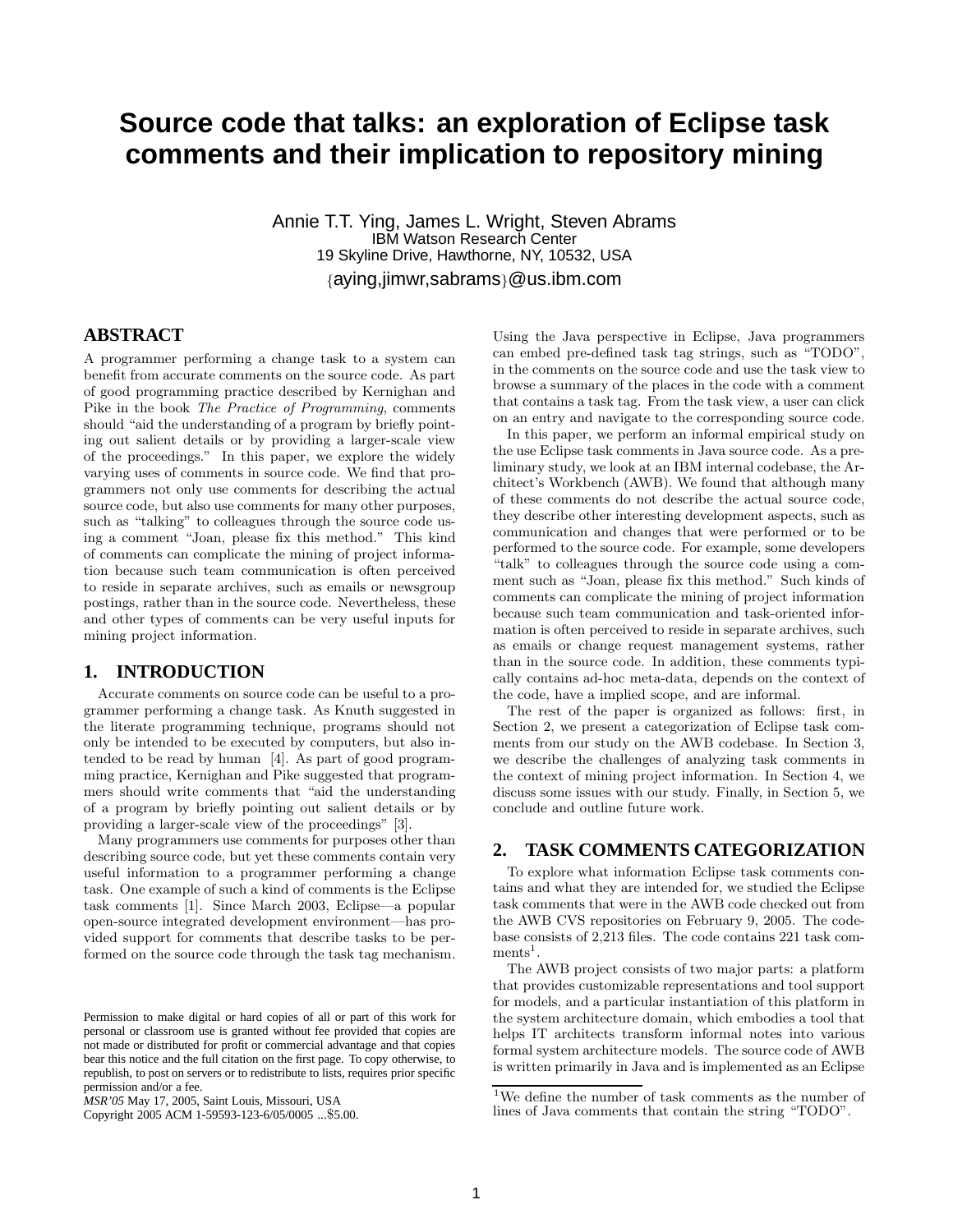plug-in.

Five developers contributed to the task comments in the version of the AWB code we studied. To preserve the privacy of the developers, whenever we paraphrase a comment from the AWB codebase, we have substituted the name of a developer in a comment with a made-up name–Beth, Joan, Pam, Rea, or Sue.

In the AWB codebase, we found different uses of Eclipse task comments. We categorized these different uses, as shown in Table 1. The first column shows the categories, each of whose cell belongs to one of the seven main groups: communication, past tasks, current tasks, future tasks, pointers to a change request, location markers, and concern tags. The second column presents an example of Eclipse task comment found in the AWB code. Some comments belong to multiple groups, for example, a comment that is both for communication and for describing a task. For the rest of this section, we describe the seven categories of comments and present an examples of comment from each categories.

Each of the sub-sections in the rest of this section describes a main category and the examples listed in Table 1.

# **2.1 Communication**

We found some cases where developers use the source code as a medium to communicate to each other.

- In the example labelled "communication: point-topoint" in Table 1, Sue wrote an Eclipse task comment dedicated to Joan. Prior to this message, Sue and Joan had actually discussed the error that was fixed by the hack referred in the comment. In their discussion, Sue suggested the hack. Although Joan was not satisfied with the hack, Joan could not come up with a better fix. Because of the urgency to get the bug fixed, Sue just temporarily implemented the hack. To remind Joan to better fix the error, Sue wrote this comment.
- In the example labelled "communication: multicast/broadcast" in Table 1, Joan may have intended to only direct this question to Sue, the implementer of the method referred in the comment. However, this question may worth directing to other team members who may be thinking to call this method and thus may advocate against making the method non-public.
- In the example labelled "communication: selfcommunication" in Table 1, the example serves as a reminder to Pam herself to clean up the tracing statements in the code.

# **2.2 Pointers to change requests**

Some Eclipse task comments denote a task that is part of a bigger change logged in the change tracking system. AWB uses their own change tracking system called the ECR (Enhancement Change Request) system.

• In the example labelled "pointer to a change request" in Table 1, Pam wrote the two comments to redirect further details to the change report ECR with ID 327. Because an Eclipse task comment is in a particular location in the code, it often denotes a finer-grained task that a task logged into the change tracking system.

# **2.3 Bookmarks on past tasks**

We found in the AWB that some comments describe changes that had been completed. These comments often denote places where changes to the code may require further work.

- In the example labelled "bookmark: hack" in Table 1, which is the same example as an example we described in Section 2.1, Sue indicated that she had performed a code modification which was a hack.
- Another example shows that Eclipse task comments are used to mark places in the code where the developer is uncertain about whether the change actually fixed the defeat. In the task comment labelled as "bookmark: experimental fix" in Table 1, Joan wrote this same comment in several places in the code. Although she has completed a fix to a threading problem, she is not totally confident that fix actually solves the problem until the system has been used for a while. Therefore, she marked use this comment to mark the places that contributed to the fix.

# **2.4 Current tasks**

Most of the comments in the AWB code denotes outstanding tasks that need to be done currently.

- In the example labelled "current task: refactoring" in Table 1, Pam uses a comment to suggest refactoring, briefly outlining the current strategy and the suggested strategy.
- Another example of a current task is a task comment generated by the Eclipse code generator. When using Eclipse to generate a Java class from a super-class or an interface, Eclipse automatically inserts a "TODO" comment for the generated methods and constructor stubs, as demonstrated in the example labelled "current task: from automatically generated code" in Table 1. Eclipse also generates a "TODO" comment for an empty Java catch black when Eclipse "Encode trycatch block" functionality is used to generate a catch block.

# **2.5 Future tasks**

Some tasks cannot be done currently because those tasks depend on something to be available in the future:

- In the example labelled "future task: once the library is available..." in Table 1, Pam cannot proceed with the task of using the "Eclipse-icon-Decorator" mechanism in the code depends on the availability of that mechanism.
- Similarly, in the example labelled "future task: once some code modification is complete" in Table 1, the developer cannot perform the task until ECR 317 is complete.

# **2.6 Location markers**

All tasks comments are location markers – the Eclipse task view enables a developer to easy view and navigate to the places in the code with task comments: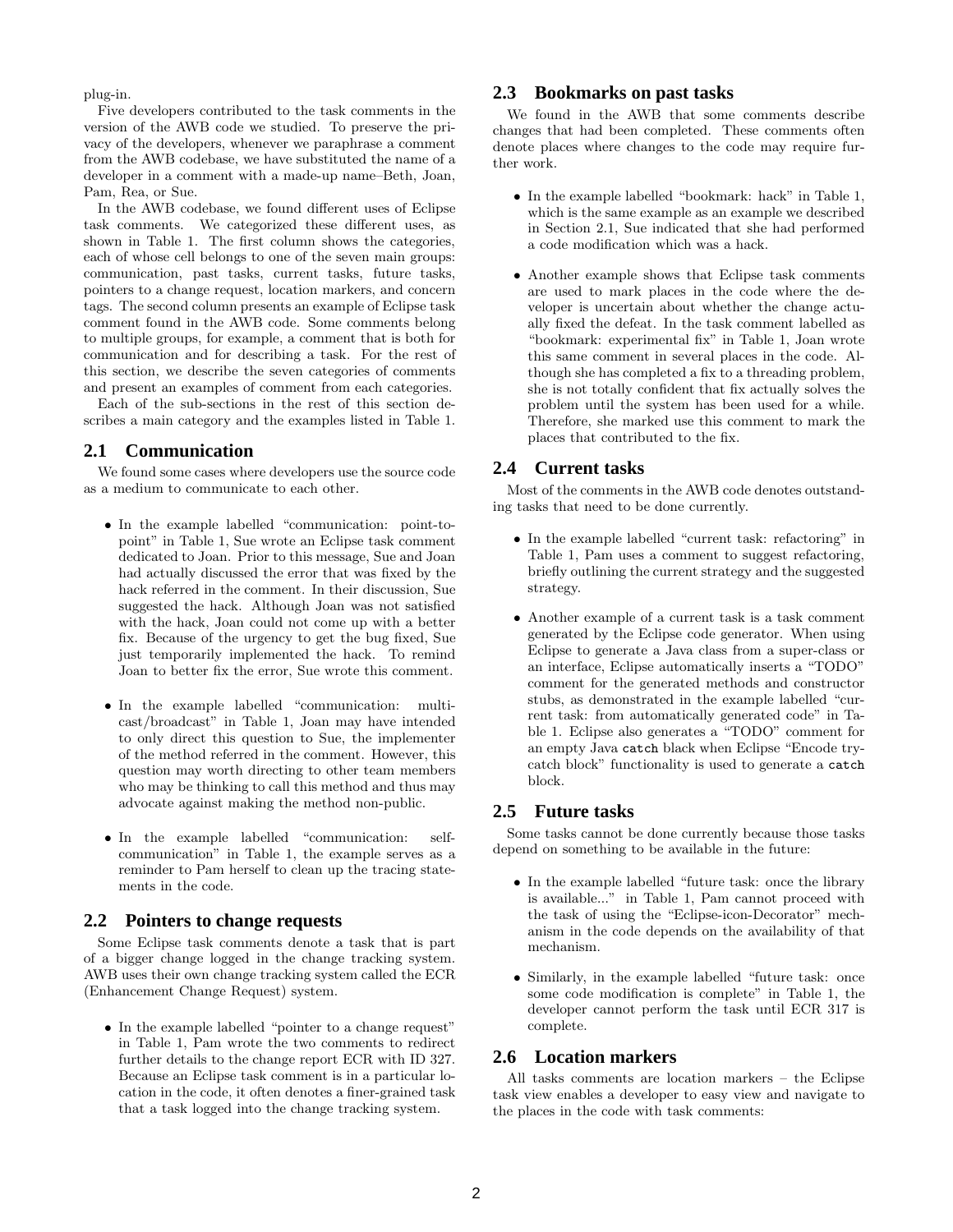| Categories                              | Example                                                                   |
|-----------------------------------------|---------------------------------------------------------------------------|
| communication:                          | // TODO an ugly hack for now -sue. Joan, please fix it                    |
| point-to-point                          |                                                                           |
| communication:                          | // TODO joan: explain why this [method] is public, since it               |
| multi-cast/broadcast                    | is used only internally                                                   |
| communication:                          | // TODO [] remove tracery if cell-editing is ever stable                  |
| self-communication                      |                                                                           |
| pointer to a change request             | RichAttributeComparison.java:<br>TODO pam: ECR 311: get<br>$\prime\prime$ |
|                                         | copy-text button to work                                                  |
|                                         | AttributeViewerImpl.java:<br>// TODO pam: ECR 311: handle the             |
|                                         | case of multiple Node-*types*                                             |
| bookmark:                               | // TODO an ugly hack for now -sue. Joan, please fix it                    |
| hack                                    |                                                                           |
| bookmark:                               | // TODO joan EXPERIMENTAL                                                 |
| experimental fix                        |                                                                           |
| current task:                           | // TODO [] make this work using subtyping, not parsing the                |
| refactoring                             | String type-name!                                                         |
| current task:                           | // TODO Auto-generated method stub                                        |
| from automatically generated code       |                                                                           |
| future task:                            | // TODO pam: once we have the Eclipse-icon-Decorator                      |
| once the library is available           | mechanism, use it here                                                    |
| future task:                            | // TODO [] eliminate this once ECR 317 complete                           |
| once some code modification is complete |                                                                           |
| location marker:                        | // TODO                                                                   |
| point location                          |                                                                           |
| location marker:                        | // TODO Workaround for []                                                 |
| range location                          | $[ \ldots ]$                                                              |
|                                         | // [] End Workaround                                                      |
| concern tag                             | in 12 places in the code:<br>null-guard case of []<br>TODO pam:           |
|                                         | [input] corruption                                                        |

Table 1: Eclipse task comment categorization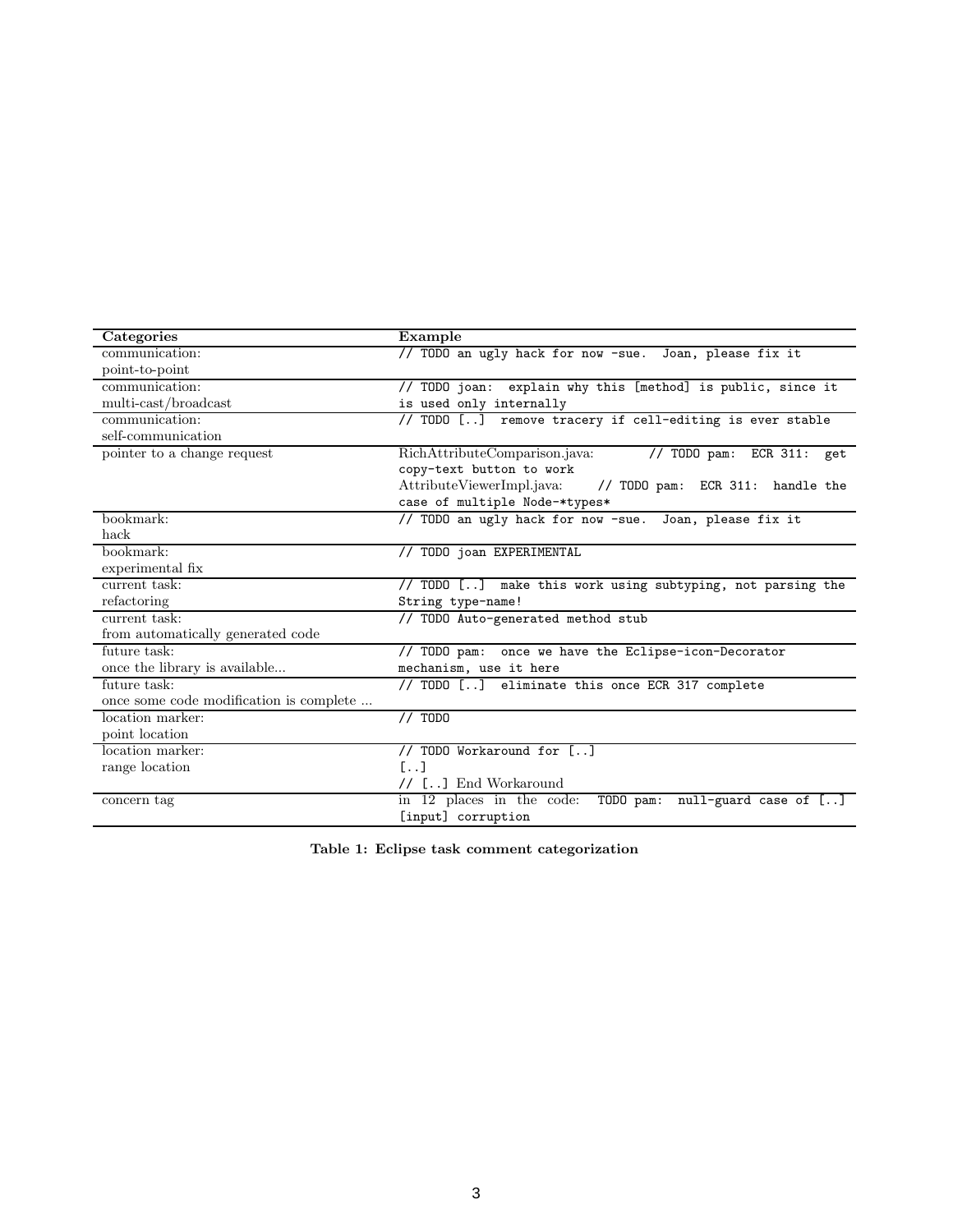- For example, the empty comment labelled "location marker: point location" in Table 1 serves as a location marker. Considering the context, such a comment can serve as a reminder that something needs to be done to the code around the comment.
- Another example, the example labelled "location marker: range location" in Table 1, precisely denotes a range of source code that the task comment applies to.

# **2.7 Concern tags**

To mark the places in the code that are related to a single concern [5], developers place the same identifying tag which we call concern tag—in the task comments. This is concern tagging approach is an example of Griswold's information transparency techniques, which aim to capture related parts of the code—especially the ones that are not well-modularized—by non-programming language constructs, such as naming convention, formatting style, or tags embedded in comments [2].

• In the example labelled "concern tag" in Table 1, the developer used the same comment to denote 13 places in the code that relates to an input corruption.

# **3. ANALYZING COMMENTS**

Having investigated the task comments in the AWB codebase, we see some challenges in using Eclipse task comments as inputs in repository mining, which are discussed in the rest of this section.

## **3.1 Inferring meta-data from a task comment**

An Eclipse task tag only provides two pieces of meta-data than a Java comment, tag creation time and tag severity: Eclipse logs the time when the task tag is first saved, and also supports users in defining a severity value for each task tag type (not for each instance of task tag).

From our study, we see that developers employ common convention to encode additional meta-data that is not explicitly supported by a Eclipse task tag. However, some of types of meta data can still be hard to infer from comments.

#### *Author*

Many comments contain the name of the author of the comment. This author information can be helpful for searching all the comments written by the author. However, parsing the author information from the comment may require some care because the format of the format of the author information can vary. For example, Pam tends to put her name preceding a colon, as in "// TODO pam: [..]." Sue sometimes types her name all in letters followed by a dash, as in "// TODO [..] -sue." If the source code is kept in a code repository, an alternative way to infer the author information is to associate the author information in the change log with the comment.

# *Change request identifiers*

An Eclipse task comment sometimes represents a task that a developer needs to perform as part of the change described in the change tracking system, as shown in Section 2.2. In such a case, the developer usually put the change request number in the comment. For example, in AWB, a change request is denoted as an ECR (Enhancement Change Request) and a particular ECR is referred to by its ID, such as in "// TODO pam: see ECR 327." The convention for specifying an ECR is pretty standard, with the ECR number followed by the string "ECR".

# **3.2 Implied context in a task comment**

Because the tags are embedded in the code, task comments tend to depend a lot on the context of the surrounding code. For example, some task comments tend to use context-sensitive words which need to be interpreted with the surrounding code. For example, in the task comment we have shown in Section 2.1, "// TODO an ugly hack for now -sue. Joan, please fix it," the word "it" requires the previous discussion between Sue and Joan and the code context to make sense.

Some task comments may not even have words at all, but the meaning of the task may be apparent to a human. We demonstrate by an example not from the AWB code, an empty task comment "// TODO." Such a comment does not mean much on its own. However, if we notice that the task comment is enclosed by a method with no statements, it is apparent to us that the task is to implement the method. Such a case can pose challenges to mining algorithms.

# **3.3 Inferring the scope of a task comment**

The scope of the comment is often not apparent because the comment only denotes a single point in the code. Developers use different assumptions on what region of code the comment applies. For example, comments may not contain any region information, but a developer sometimes uses a comment that refers to the statement immediately following the comment, sometimes uses a comment to refer to all the statements until a blank line is encountered, and sometimes uses a comment to denote the code in the whole enclosing scope, such as the empty comment denoting an unimplemented method we describe in this section. Although we have shown in Section 2.6 of one example where the developer have precisely denote a region that the comment applies to, that is the only such example from the whole study.

In addition, the task comment may apply to multiple non-contiguous places in code. For example, the task comment "// TODO pam: remove tracery when NPE [NullPointerException] is solved." refers to tracing statements in many places, not just the statement immediately below the comment. Finding all the places the developers implied can be challenging for a mining tool.

Furthermore, even the developer may only have a fuzzy idea of all the places the comment denotes. For example, the task comment "// TODO -- Beth changed these at some point, to something Eclipse 3.0 compliant" denote a fuzzy area of code that was to be changed, as porting the code to work with Eclipse 3.0 is not a trivial task and requires changes to many places in the code. Thus, a developer cannot easily specifies all the places in the code that need to be changed in complete when planning the change. Therefore, it is very hard for a mining tool to infer such information.

# **3.4 Informality in a task comment**

In the study, we see that the task comments are typically more informal and shorter than description from the bug report or JavaDoc comments. For example, many of the